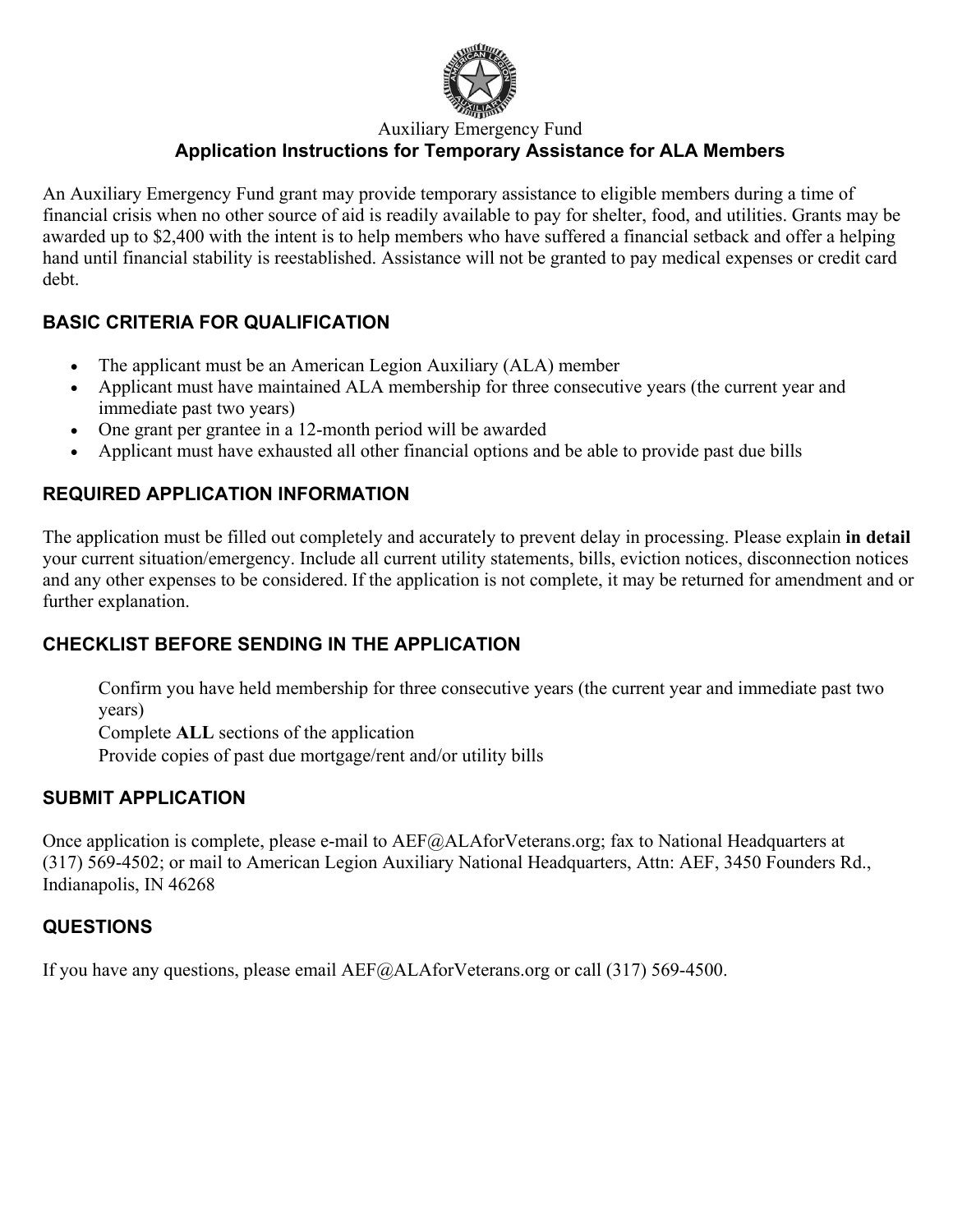

#### Auxiliary Emergency Fund **Application for Temporary Assistance for ALA Members**

|                                                                                                    | E-mail application to AEF@ALAforVeterans.org; Fax to National Headquarters at (317) 569-4502;<br>or Mail to American Legion Auxiliary National Headquarters, Attn: AEF, 3450 Founders Rd., Indianapolis, IN 46268             |                   |                                                                                                                                                                                                                                               |     |  |
|----------------------------------------------------------------------------------------------------|-------------------------------------------------------------------------------------------------------------------------------------------------------------------------------------------------------------------------------|-------------------|-----------------------------------------------------------------------------------------------------------------------------------------------------------------------------------------------------------------------------------------------|-----|--|
| Member's Full Name:<br>Member ID $\#$ :                                                            |                                                                                                                                                                                                                               |                   |                                                                                                                                                                                                                                               |     |  |
| Member's Unit # & Location:                                                                        |                                                                                                                                                                                                                               | Member's Dept:    |                                                                                                                                                                                                                                               |     |  |
| Member's Address:                                                                                  |                                                                                                                                                                                                                               |                   |                                                                                                                                                                                                                                               |     |  |
| Member's Phone Number: (                                                                           | ) and the set of the set of the set of the set of the set of the set of the set of the set of the set of the set of the set of the set of the set of the set of the set of the set of the set of the set of the set of the se | city              | state<br>Email: <u>Alexander and Alexander and Alexander and Alexander and Alexander and Alexander and Alexander and Alexander and Alexander and Alexander and Alexander and Alexander and Alexander and Alexander and Alexander and Alex</u> | zip |  |
| Years of consecutive ALA membership:                                                               |                                                                                                                                                                                                                               |                   | Number of family members in the home:                                                                                                                                                                                                         |     |  |
| What is your current employment status?                                                            |                                                                                                                                                                                                                               |                   |                                                                                                                                                                                                                                               |     |  |
| □ Full-Time □ Part-Time □ Laid-Off □ Retired □ Worker's Compensation □ Unemployed                  |                                                                                                                                                                                                                               |                   |                                                                                                                                                                                                                                               |     |  |
|                                                                                                    |                                                                                                                                                                                                                               |                   |                                                                                                                                                                                                                                               |     |  |
| If unemployed, please explain and outline steps taken to secure employment:                        |                                                                                                                                                                                                                               |                   |                                                                                                                                                                                                                                               |     |  |
| What is your spouse's current employment status?                                                   |                                                                                                                                                                                                                               |                   |                                                                                                                                                                                                                                               |     |  |
| $\Box$ Full-Time $\Box$ Part-Time $\Box$ Laid-Off $\Box$ Retired $\Box$ Worker's Compensation      |                                                                                                                                                                                                                               | $\Box$ Unemployed |                                                                                                                                                                                                                                               |     |  |
| Place of Employment: If unemployed, last date of employment: If spouse is deceased, date of death: |                                                                                                                                                                                                                               |                   |                                                                                                                                                                                                                                               |     |  |
|                                                                                                    |                                                                                                                                                                                                                               |                   |                                                                                                                                                                                                                                               |     |  |
|                                                                                                    |                                                                                                                                                                                                                               |                   |                                                                                                                                                                                                                                               |     |  |
|                                                                                                    |                                                                                                                                                                                                                               |                   |                                                                                                                                                                                                                                               |     |  |
|                                                                                                    |                                                                                                                                                                                                                               |                   |                                                                                                                                                                                                                                               |     |  |